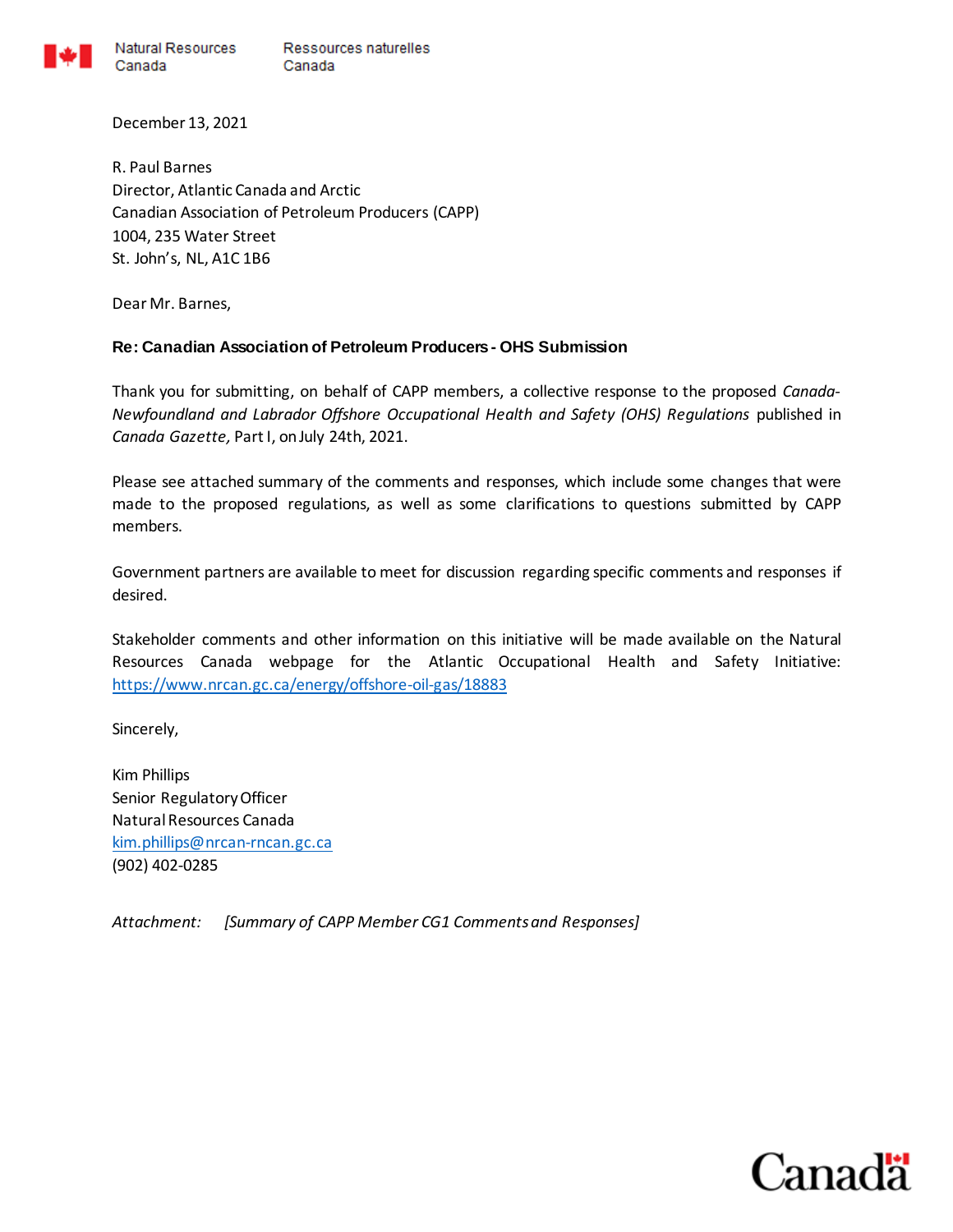### **Summary of CAPP Member Comments and Responses**

Summaries of the comments received from CAPP members are numbered below, each followed by a response from Natural Resources Canada (NRCan) that includes clarifications and outcomes from discussions with the Governments of Newfoundland and Labrador and Nova Scotia, as well as technical advisors at the C-NLOPB and CNSOPB. References below to particular sections in the regulations correspond to the proposed regulation published in the *Canada Gazette*, Part I, on July 24th, 2021.

# **1. Policy disconnect between Framework regulations and Occupational Health and Safety (OHS) regulations**

**CAPP members:** A statement on application is missing from the draft OHS regulations. This is a missed opportunity to develop OHS regulationsthat recognize installations with a Certificate of Fitness and installations that do not require a Certificate of Fitness. CAPP recommendsthat language similar to the Framework regulations be included in the preamble of the draft OHS regulation that provides clear guidance and applicability for installations with and without a valid CoF.

### **NRCan response**

The Act outlines in 205.003 the application of Part III.1 to "workplaces" in the offshore area, as well as to passengers in transit to/from/in-between those workplaces. The Act further defines "workplace" for the purpose of Part III.1, and can be found in 205.001. The definition includes all marine installations and structures (as also defined in that section). Part III.1 requirements apply to all workplaces, irrespective of whether they may be subject to a Certificate of Fitness under Part III. A Certificate of Fitness should not be interpreted as satisfying an operator's/employer's ongoing obligation to take all reasonable measures to protect the health and safety of personnel in the workplace, nor should its issuance be interpreted as meaning the requirements related to occupational health and safety in a workplace have been met.

The draft Framework regulations were provided for preliminary reference; the application provision in those draft regulations is under review and any unintended confusion will be resolved in the proposed Framework regulations, which is expected to be pre-published in the *Canada Gazette,* Part I, in early 2022.

### **2. Lack of recognition for risk based inspection programs**

**CAPP members:** Concern expressed regarding lack of recognition for risk based inspection programs. Prescribed frequency of pressure equipment inspections has the potential to increase risk to personnel and equipment, including exposure to confined spaces, disruption of pressure containing connections, shut down and startup of equipment, etc. Recommend adding "…unless subject to a risk-based inspection and / or condition-based monitoring scheme approved by the CSO" as an alternative to the prescribed 1 and 5 year minimum inspections.

#### **NRCan response**

NRCan and its provincial partners believe there is scope for risk-based inspection and/or condition based monitoring schemes to exist within the regulatory framework, with minimum frequencies set by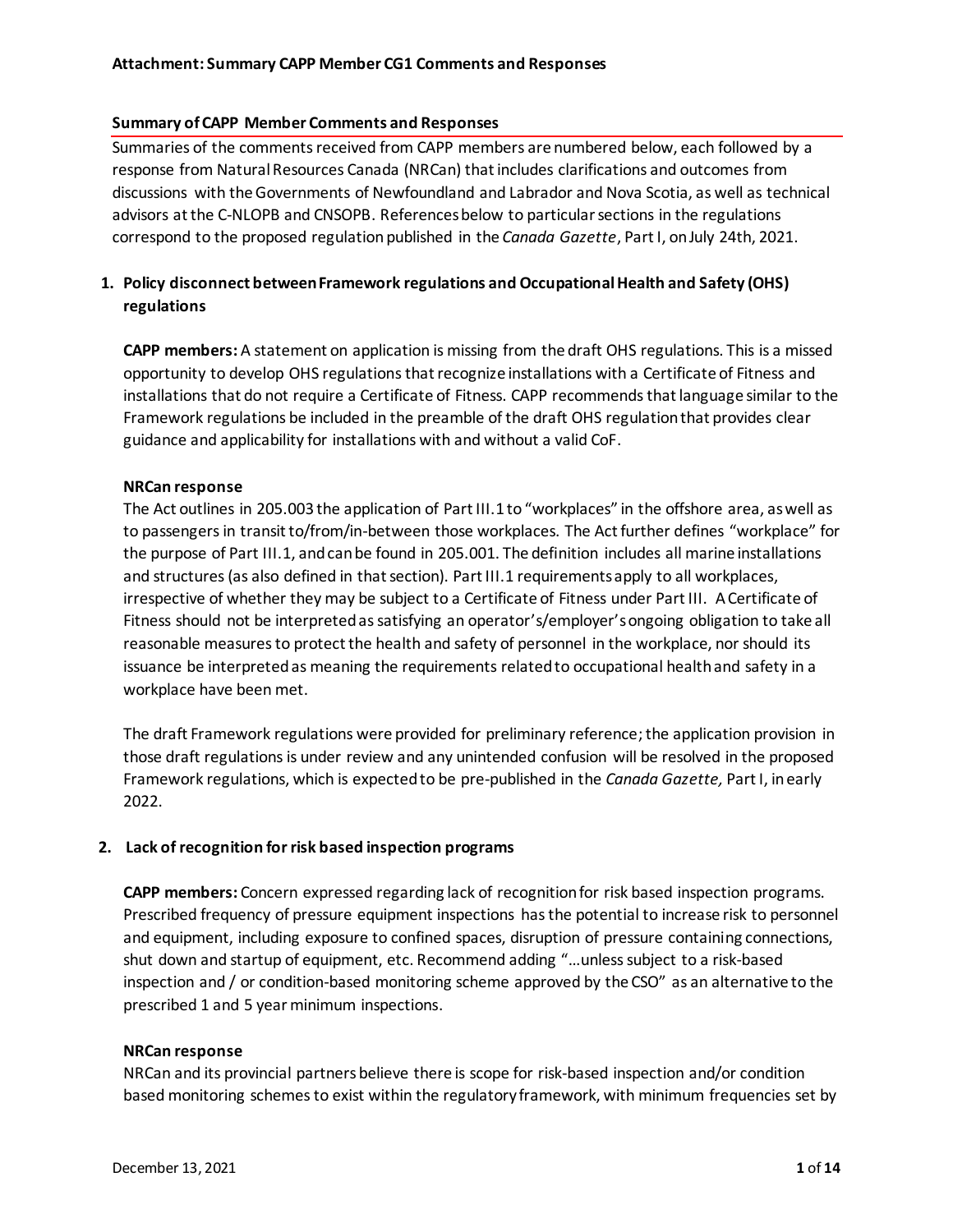regulation. Notwithstanding, the government partners considered the potential occupational health and safety hazard presented by boilers and pressure systems and concluded that the significant hazards related to employee potential exposure to hazardous energy and hazardous substances. These topics, as well as compressed gas, and their respective associated hazards, are addressed separately in the regulations.

Additionally, the Act obligates the operator and employer with ensuring that all equipment in the workplace, including boilers and pressure equipment, is safe for use and used as intended, and requires the operator and employer to take all reasonable measures to ensure the health and safety of employees and others in the workplace. Given this, the government partners concluded that the OHS concerns related to boilers and pressure vessels have already been addressed through these other obligations and regulatory requirements, and as such, the Part on boilers and pressure vessels has been removed from the proposed OHS regulations.

The proposed Framework regulations will address operational hazards of boilers and pressure systems.

## **3. Conformance with standards incorporated by reference**

**CAPP members:** Section 90(1)(b) states that maintenance should be conducted in accordance with manufacturer's instructions but Section 90(1)(e )(ii) states a thorough safety inspection is to be conducted annually. These two statements contradict one another.

Proposed requirement for conformance to primarily Canadian standards (most of which were never written for offshore application), and the ability for Board Safety Officers to ask for such a demonstration, has the potential to add a substantial administrative burden to operators in the form of gap analyses with no tangible improvement to worker safety. CAPP recommends the addition of a provision for acceptance of the rules, codes, or standards acceptable to a recognized classification society and previously accepted as part of the Offshore Boards' regulatory query (RQ) process.

### **NRCan response**

The proposed regulations prescribe requirements directly in the regulation and also through the incorporation by reference of technical standards and other documents. Incorporation by reference is used to make the content or text of the incorporated document a part of the regulation, regardless of its source and without the need to reproduce the language in the regulation itself. The legal effect of incorporation by reference is to list the incorporated document into the regulations, which are then considered part of the regulations.

Every document that is incorporated by reference in the proposed regulations has been reviewed and assessed for its appropriateness for the Can-NL and Can-NS offshore areas. NRCan and its partners have taken great care in ensuring that how the regulations incorporate the content of each document provides the necessary flexibility to allow equipment already on board to be used, provided it meets the minimum specifications laid out in the incorporated text. For example, many standards pertaining to PPE that have been incorporated by reference expressly exclude provisions related to marking, which would otherwise require the equipment to be marked/stamped to the specific standard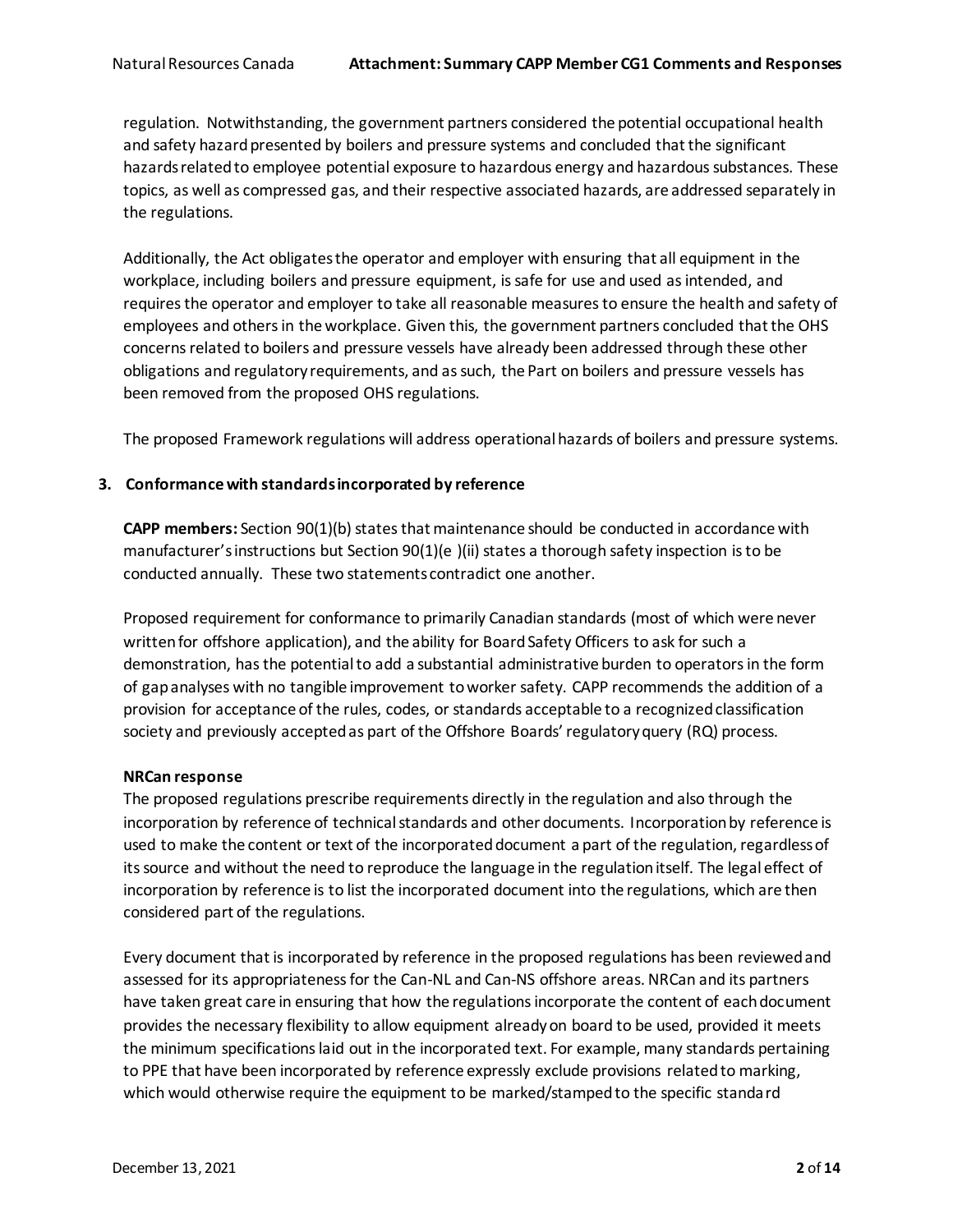organization (e.g. CSA). This means equipment that meets the requirements detailed in the standard, but is not marked with the CSA logo, may still be used. Additionally, there are a number of areas where international maritime safety convention requirements and/or other international standards (e.g. EN, ISO) are incorporated by reference.

The Act provides occupational health and safety officers the powers necessary to verify compliance with the Act and the regulations. The regulated party is obligated to ensure that the Act and regulations are met; this necessarily means that equipment/machines/devices must be assessed against the legislative requirements to determine if it is compliant.

As with any legislative requirement, an occupational health and safety officer may ask the operator or employer, as the case may be, to demonstrate that what they are doing/using meets the legislative requirements.

Finally, Section 3 of the OHS regulations provides clarity for situations where there may be inconsistencies or conflict among provisions of the regulations, including those that incorporate documents by reference. In the event of inconsistency or conflict, the provision that imposes the most stringent requirement applies.

### **4. Prescriptive isolation of piping requirements**

**CAPP members:** Section 147(3)(a)(ii) is very prescriptive and specifically calls out only two means of isolating piping on an installation. This is very restrictive, is neither feasible, nor practical, and does not align with industry best practice where the risks associated with physical and chemical properties of the fluid, gas, or other contents dictate the level of isolation that would be applied. Current installations would be unable to comply with the regulation during normal operations due to facility design to industry codes and standards that align with industry best practice isolation philosophies. In order to comply, installations would require more frequent process, equipment and installation shutdowns to facilitate both preventative and corrective maintenance. This requirement will lead to more shutdowns which could have a direct impact on worker safety.

### **NRCan response**

The provisions related to isolation of piping containing hazardous energy or hazardous substances were revised to permit alternate means of isolation with controls for ensuring reliability..

The provisions related to isolation of piping within confined spaces, however, remains unchanged due to the high risk associated with working in those spaces. The CSO may permit an alternative method for isolating piping within those confined spaces through an approved regulatory substitution.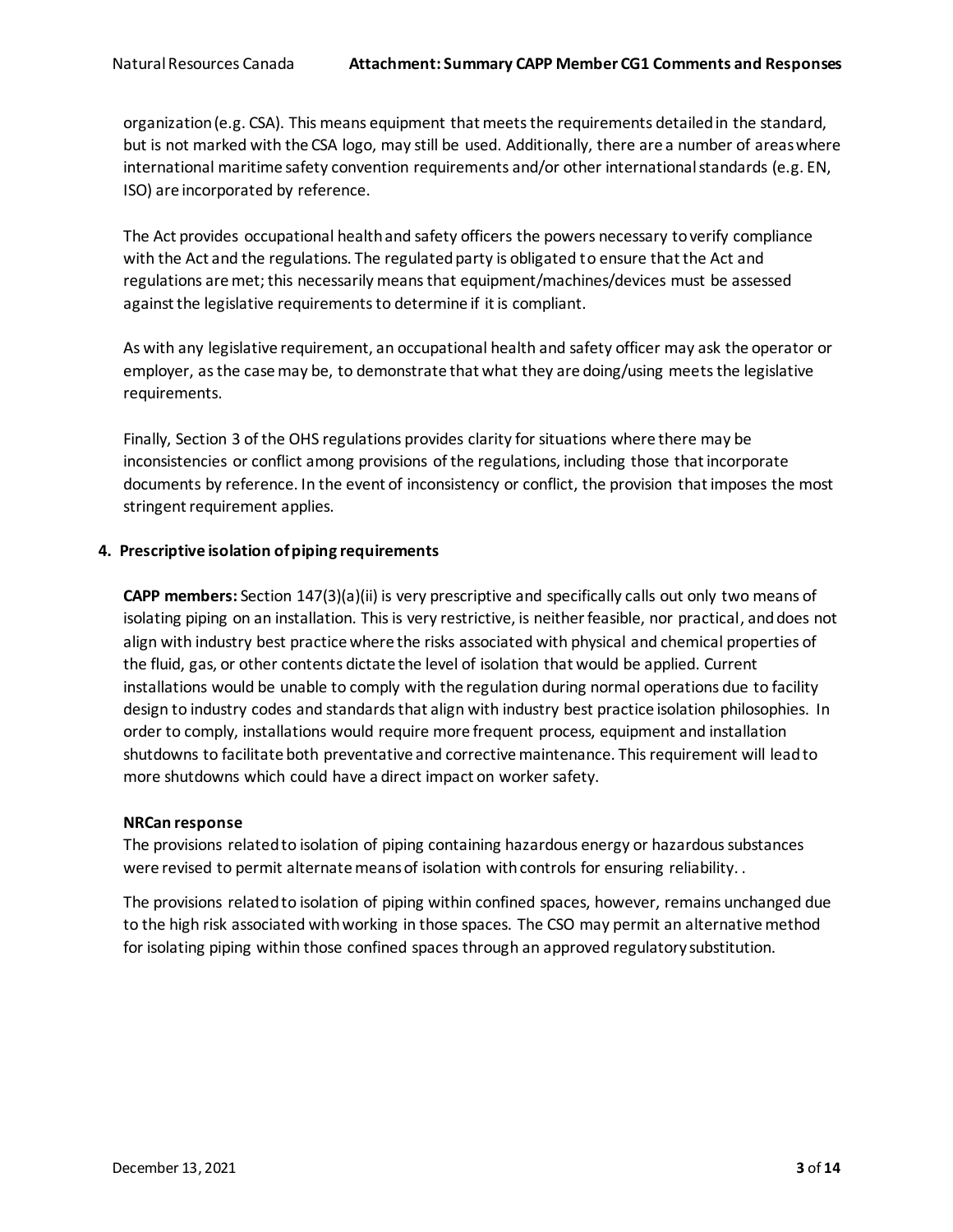| <b>Applicable</b><br><b>Section</b> in<br>CG1 | Summary of CAPP member feedback/recommendation                                                                                                                                                                                                                                                                                                                                                                                                                                                                   | <b>NRCan response</b>                                                                                                                                                                                                                                                                                                                                                                                                                                                                    |
|-----------------------------------------------|------------------------------------------------------------------------------------------------------------------------------------------------------------------------------------------------------------------------------------------------------------------------------------------------------------------------------------------------------------------------------------------------------------------------------------------------------------------------------------------------------------------|------------------------------------------------------------------------------------------------------------------------------------------------------------------------------------------------------------------------------------------------------------------------------------------------------------------------------------------------------------------------------------------------------------------------------------------------------------------------------------------|
| 4                                             | Requested clarity on if is it the "Operator" and "Employee" to<br>be referred to in the Policy? Clarify if this is in respect to OHS<br>"policy" or "program."                                                                                                                                                                                                                                                                                                                                                   | This section is talking about the operator's OHS policy. There<br>may be references to employees in the policy, but it is the<br>operator's duty to establish the OHS policy, see 205.011 of the<br>Act.                                                                                                                                                                                                                                                                                 |
| 5(2)(a)                                       | Requested clarity what constitutes a change and what drives an<br>audit under this section. The occupational health and safety<br>system is under continuous improvement.                                                                                                                                                                                                                                                                                                                                        | A change would be something that may affect the health and<br>safety of persons in the workplace.                                                                                                                                                                                                                                                                                                                                                                                        |
| 14(1)                                         | 14 days for an investigation report is difficult when workforce<br>engagement is required, if equipment root cause failure<br>analyses requires manufacturer or OEM investigation.<br>Recommend 21 days.                                                                                                                                                                                                                                                                                                         | 14 days is what is required under the transitional OHS<br>regulations and has been in effect since 2015. It is also<br>consistent with other OHS regimes.                                                                                                                                                                                                                                                                                                                                |
| 15(b)                                         | It is impractical for all new arrivals to wear an immersion suit<br>and enter a lifeboat immediately upon arrival. Some lifeboats<br>are mounted at a steep angle which increases risk of injury if<br>they are wearing a suit to enter. Also challenging from a Control<br>of Work perspective, with lockout, isolation and permit<br>requirements.<br>Requested clarification if this is this required for visitors?<br>(operator management, CNLOPB Safety Officer, etc.). How<br>often must this be renewed? | Without delay means within the shortest time period possible<br>after arriving at the workplace.<br>Revisions to regulation include:<br>• Removal of requirement to wear an immersion suit while<br>getting into lifeboat for this training. Personnel will still get<br>practice donning suits during drills.<br>Clarified what training is required for first time arrival at<br>that particular workplace, and again if they are absent from<br>the workplace for more than 6 months. |
| 16                                            | Does requirement for competent person consider computer<br>based training or other alternative training delivery?<br>Concern that all instruction given to carry out a particular task<br>would require records to be maintained. Some instruction may<br>be informally through videos, handbooks, safety meetings,<br>without records.                                                                                                                                                                          | Text includes "and, if applicable, delivered by a competent<br>person" which considers delivery of computer based training.<br>The person <i>developing</i> the program content would still have to<br>be competent.                                                                                                                                                                                                                                                                     |

**5. Other feedback and clarifications on interpretations and expectations**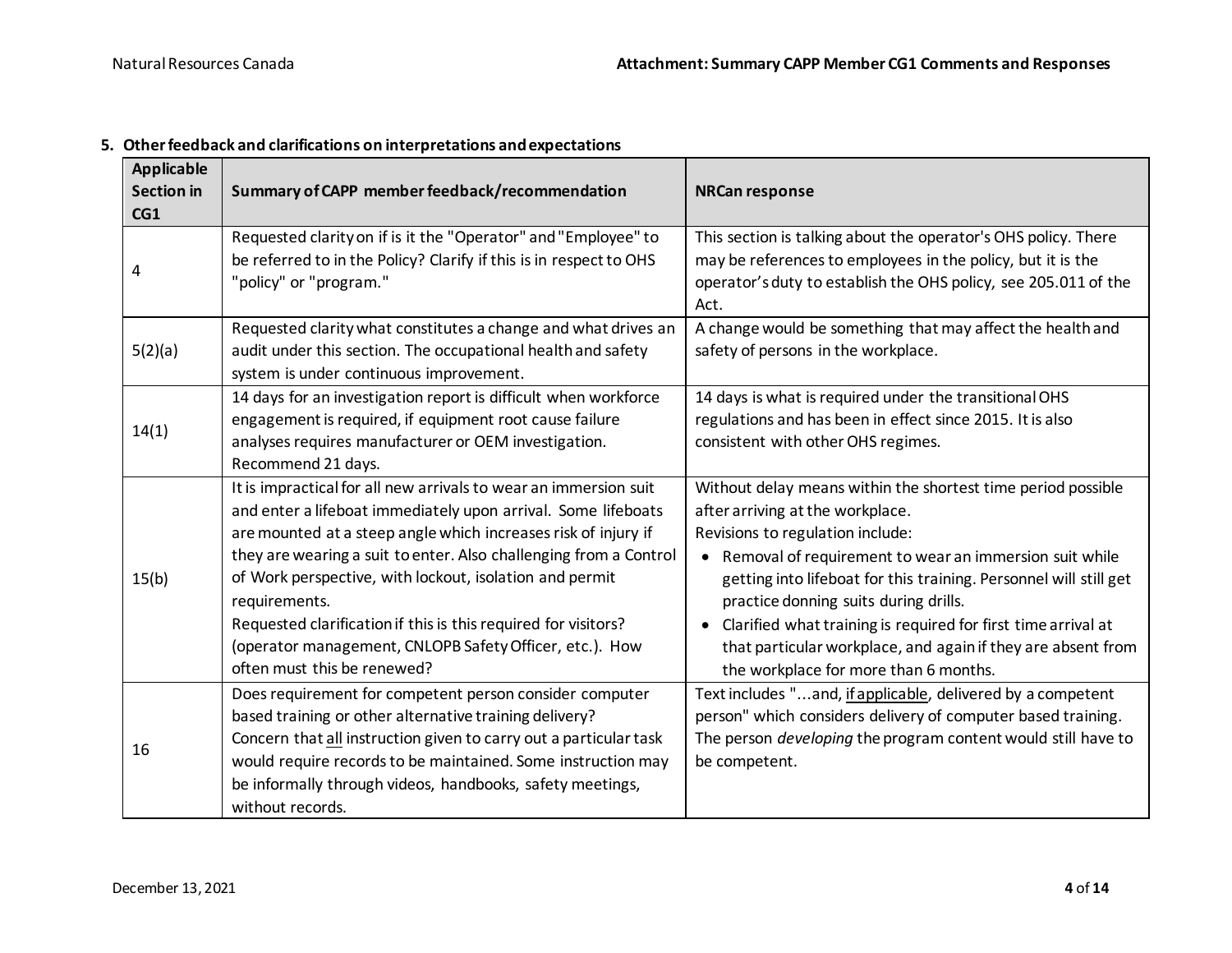|              | The draft FORRI consultation allows for "reference to a number    | The purpose of the Emergency Response Plan in the OHS          |
|--------------|-------------------------------------------------------------------|----------------------------------------------------------------|
|              | or title of a document that provides this description" versus     | Regulations is to ensure that all personnel in the workplace   |
|              | including many documents within the Emergency Response            | have access to the information they need to respond safely to  |
|              | Plan itself. Section 18 (2) could be read that each of the items  | an emergency at the workplace that has the potential to impact |
|              | listed must be in the same document.                              | their health and safety. The current wording in OHS does not   |
|              | Recommend changing (2) "The emergency response plan must"         | restrict how the content of the plan is organized/formatted;   |
|              | to "The emergency response program must"                          | however, the information does need to be readily available for |
|              | These respective requirements should be consistent, aligned,      | all personnel to access/use.                                   |
| 18(2)        | and harmonized.                                                   |                                                                |
|              |                                                                   | In this regard, the purpose and intent of the Emergency        |
|              |                                                                   | Response Plan (developed by the Employer with control over     |
|              |                                                                   | the workplace) is different from the Contingency Response      |
|              |                                                                   | Plan, required of the operator under the draft Framework       |
|              |                                                                   | regulations. Additionally, there is no conflict between the    |
|              |                                                                   | requirements for an 'emergency response program' under Part    |
|              |                                                                   | III.1 and for a 'contingency plan' under the draft Framework   |
|              |                                                                   | Regulations.                                                   |
|              | Not practical or feasible for all safety critical equipment to be | Section revised to clarify that the drawing would include the  |
|              | shown on a drawing. Each installation has numerous safety         | location of manual emergency shutdown and activation devices   |
|              | critical systems made up of countless safety critical equipment.  | for all safety critical systems.                               |
| 18(2)(m)(iv) | It is assumed that this reference is made to manual call          |                                                                |
|              | point/deluge/ESD stations for the facility however this needs to  |                                                                |
|              | be clarified. Even approved Fire control plans and LSA plans      |                                                                |
|              | would not have this level of detail contained.                    |                                                                |
|              | Doesn't "secondary" imply "backup" or "emergency" power           | Provision revised to 'emergency power source' for better       |
|              | supply? Does this introduce possibility misinterpretation that    | clarity.                                                       |
|              | there should be both a main and secondary emergency               |                                                                |
| 24           | electrical power supply? Clarification on 'secondary'             |                                                                |
|              | requirement as it pertains to MODUs. Modern MODUs have            |                                                                |
|              | main engines that double as emergency generators (not a           |                                                                |
|              | separate emergency generator).                                    |                                                                |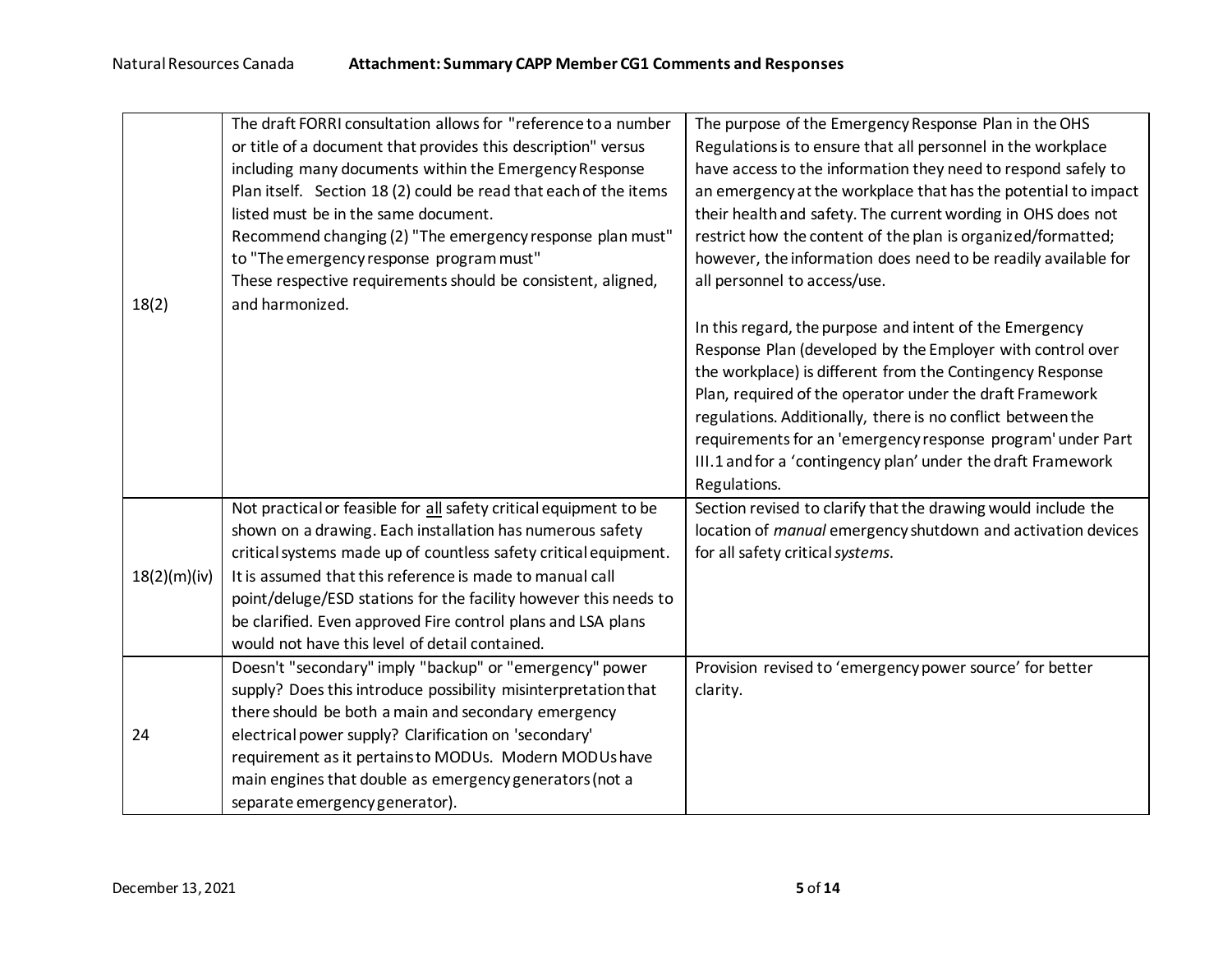|       | Clarification requested for "other elevated part of a workplace"     | A workplace location where someone may need assistance                                                                                                                                         |
|-------|----------------------------------------------------------------------|------------------------------------------------------------------------------------------------------------------------------------------------------------------------------------------------|
| 25(1) | to ensure consistent interpretation.                                 | getting down in an emergency because there is only one usual                                                                                                                                   |
|       |                                                                      | means of escape that could be rendered unavailable.                                                                                                                                            |
|       |                                                                      |                                                                                                                                                                                                |
|       |                                                                      | Section revised for clarity.                                                                                                                                                                   |
|       | It can be implied that being ready, and within 500m, is meant        | This provision applies when there is a risk of falling into the                                                                                                                                |
|       | for operations that involve working over the side. It could also     | ocean, such as work being carried out over the side of the                                                                                                                                     |
|       | be interpreted that there is always a risk of falling in the ocean   | workplace, not just the mere presence of being offshore.                                                                                                                                       |
|       | when working on an offshore installation. Standby vessels are        |                                                                                                                                                                                                |
| 29    | currently required to be within a 20 min of an installation when     | Guidelines are not statutory instruments, and all guidelines will                                                                                                                              |
|       | on standby.                                                          | need to be reviewed/updated to ensure they continue to be                                                                                                                                      |
|       | Request to clarify the intent. Suggest replacing prescriptive        | consistent with the Act and regulations.                                                                                                                                                       |
|       | distance of '500 m' with 'close standby'. Recommend aligning         |                                                                                                                                                                                                |
|       | the wording of this section with the Atl. Canada Standby Vessel      |                                                                                                                                                                                                |
|       | Guideline.                                                           |                                                                                                                                                                                                |
|       | Donning of the abandonment suit is done in BST training and          | Provision currently does not prescribe where the suits must be                                                                                                                                 |
|       | included in offshore orientation, and quarterly video                | donned.                                                                                                                                                                                        |
|       | demonstration refreshers.                                            |                                                                                                                                                                                                |
|       | The requirement for all crew to don suits once every six months      |                                                                                                                                                                                                |
|       | will increase risk of injury. Immersion suits are limited in sizing, |                                                                                                                                                                                                |
| 30(2) | and the feet can present a tripping hazard. With the exception       |                                                                                                                                                                                                |
|       | of summer months where suits can be donned at the lifeboat           |                                                                                                                                                                                                |
|       | station, the rest of the year will require personnel to walk         |                                                                                                                                                                                                |
|       | longer distances and down stairs from temporary safe refuge          |                                                                                                                                                                                                |
|       | stations to the lifeboats. Consider adding "if feasible" or "if      |                                                                                                                                                                                                |
|       | environmental conditions allow" to (d) (i)                           |                                                                                                                                                                                                |
|       | This is a new addition and would required an approval for            | Boards have advised that they expect that all such requests be                                                                                                                                 |
| 30(3) | already agreed upon practices (see CNLOPB Interpretation Note        | in writing, and contain the necessary supporting information<br>which may include, as applicable, review by/concurrences from<br>the workplace committee, certifying authority, class society. |
|       | 11-01 "Supplementary Guidance". Note TC has since approved           |                                                                                                                                                                                                |
|       | simulator training as an alternative to coxswains launching          |                                                                                                                                                                                                |
|       | lifeboats, recognizing the additional risks of such activities.      |                                                                                                                                                                                                |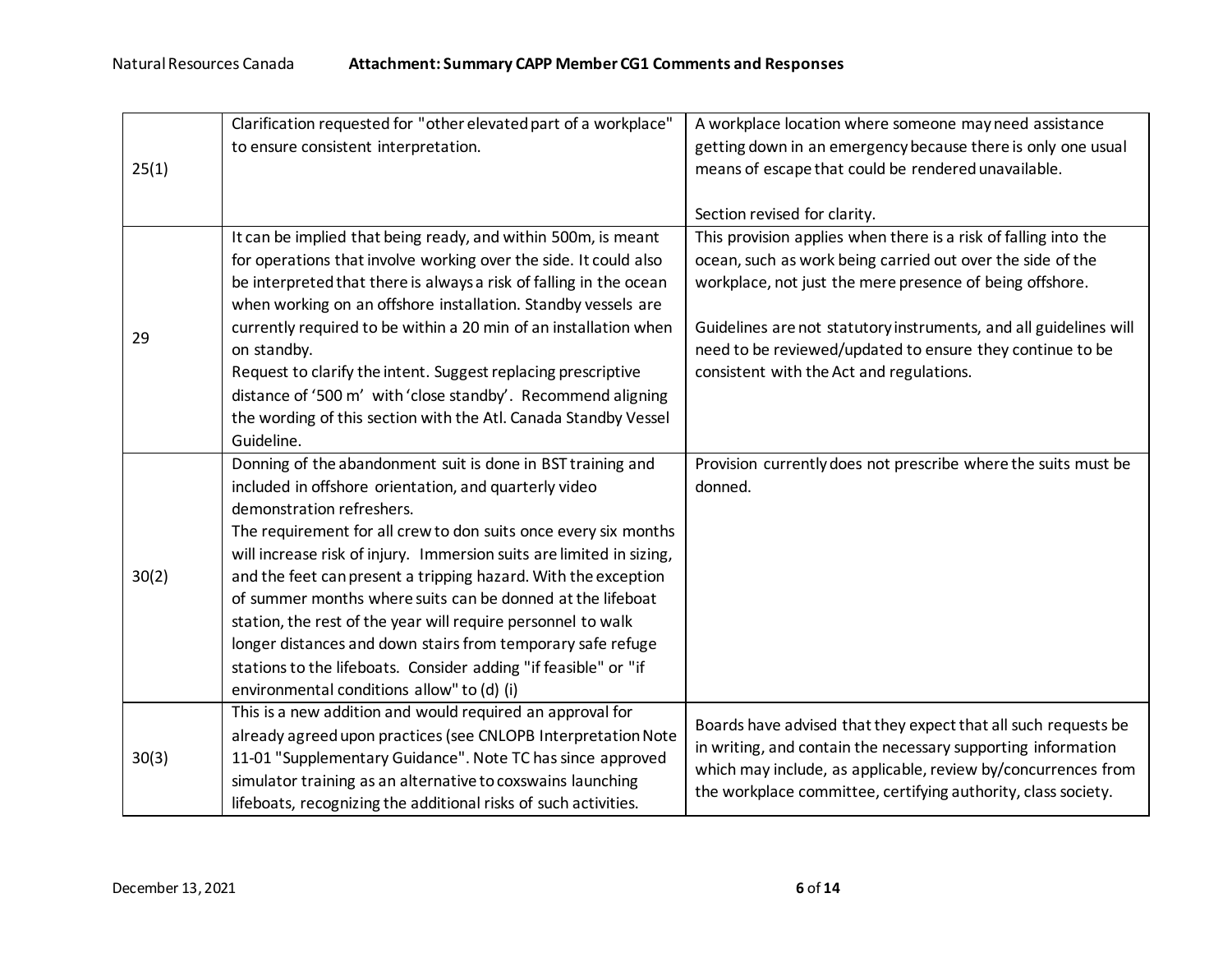|              | Requested clarity on what type of approval process this will be    |                                                                     |
|--------------|--------------------------------------------------------------------|---------------------------------------------------------------------|
|              | under new OHS Regulations.                                         |                                                                     |
|              | For workplaces which have a designated medical response            | Revised to clarify that the bridge (for vessels) or location of the |
|              | team, the list to be posted should be medic plus medical           | offshore installation manager only requires the list of all medics  |
|              | response team members. Medic would be first point of contact       | who are present at the workplace $-$ or, if no medic is required,   |
|              | in a medical emergency and would call for support of medical       | of the first aiders who hold the highest level of first aid         |
|              | response team if required. Other personnel with first aid          | certificate among those at the workplace - as well as               |
| 32(1)(e)(ii) | training, who are not members of the medical response team,        | information on how and when they may be contacted and               |
|              | may provide first-aid if they are on-scene prior to arrival of     | where they may be located.                                          |
|              | medic or medical response team, but would not be contacted         |                                                                     |
|              | directly by the Installation Manager in an emergency.              |                                                                     |
|              | Clarification requested that posting of medic and medical          |                                                                     |
|              | response team members is acceptable.                               |                                                                     |
|              | Installations have a dedicated medical response team with          | Policy intent, which was consulted on at various stages             |
|              | advanced level first-aid training. Requiring Standard First Aid    | between 2016-2018, contemplated 'standard' first aid as a           |
|              | training instead of Emergency will result in additional training   | minimum.                                                            |
|              | days for offshore personnel. What is the reasoning for this        |                                                                     |
| 32(1)(f)     | change?                                                            | Standard first aid training provides a broader level of training    |
|              |                                                                    | more suitable to the offshore remote workplace. Having more         |
|              |                                                                    | people with greater first aid skills and knowledge has been         |
|              |                                                                    | proven to not only produce better outcomes in incidents but         |
|              |                                                                    | also in prevention. Not all workplaces with have a medic or         |
|              |                                                                    | medical response team.                                              |
|              |                                                                    |                                                                     |
|              |                                                                    | Blended online and in-person learning programs are available        |
|              |                                                                    | and 1-day recertification option is also available for non-expired  |
|              |                                                                    | certificates.                                                       |
|              | Regarding emergency escape breathing devices, requested            | Yes, they can conform to either.                                    |
| 46(a)(i)(B)  | clarification on the addition of "or" at the end of (B). Does this |                                                                     |
|              | now mean that it can conform to IMO or CSA?                        |                                                                     |
| 46(c)        | What is meant by workboat anti-exposure suits? Is this a           | 'Anti-exposure suits' are marine protective suits also known as     |
|              | reference to immersion suits? If so, wording should be changed     | 'constant wear suits. Anti-exposure suits are a key piece of life   |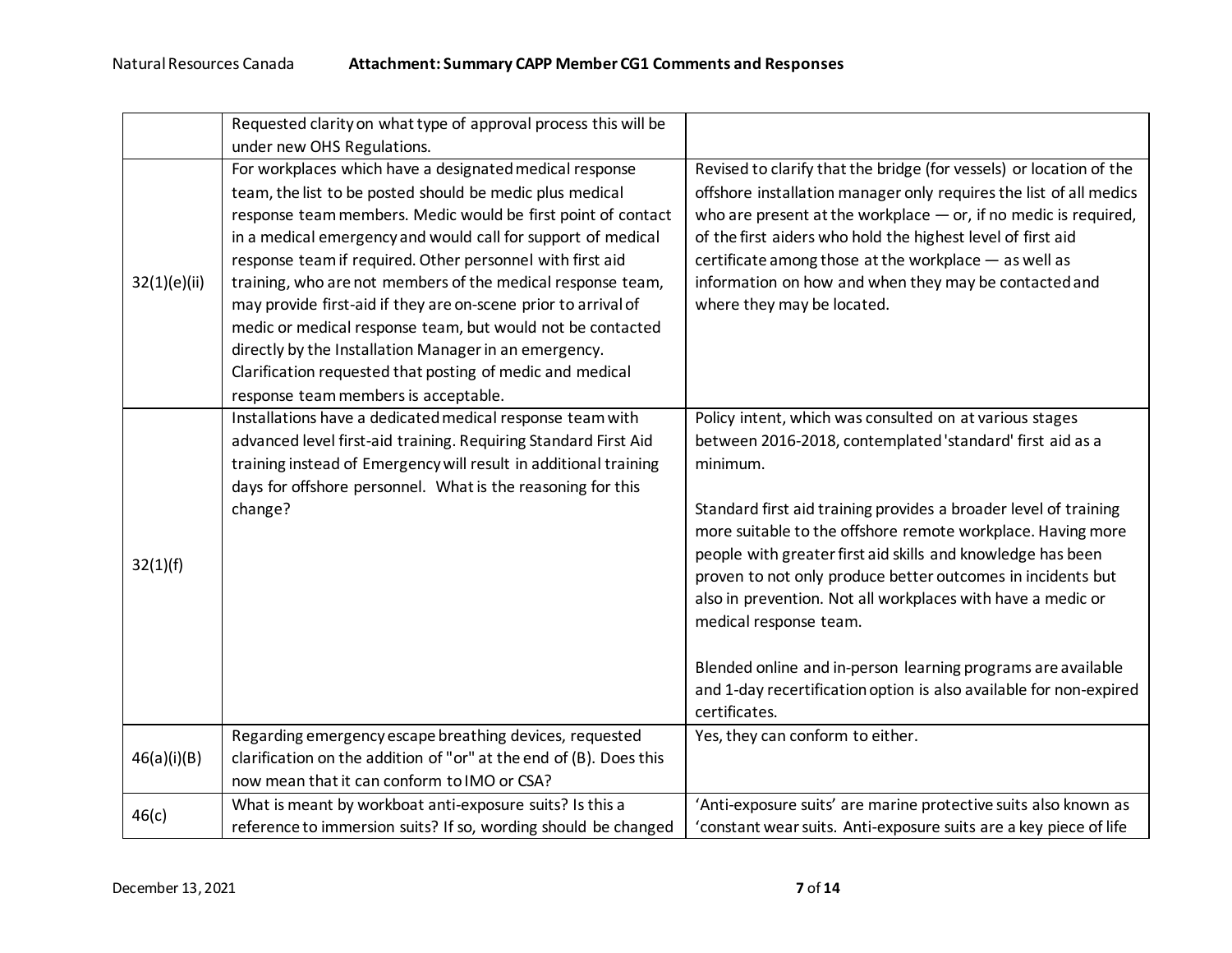|           | to state that as immersion suits are used in other sections of                                                                                                                                                                                                                                                           | saving equipment contemplated under both SOLAS and                                                                                                                                                                                                                                                                               |
|-----------|--------------------------------------------------------------------------------------------------------------------------------------------------------------------------------------------------------------------------------------------------------------------------------------------------------------------------|----------------------------------------------------------------------------------------------------------------------------------------------------------------------------------------------------------------------------------------------------------------------------------------------------------------------------------|
|           | the regulation.                                                                                                                                                                                                                                                                                                          | Canada's maritime safety legislation. They are designed for use                                                                                                                                                                                                                                                                  |
|           |                                                                                                                                                                                                                                                                                                                          | constant wear by rescue boat crew. The suits have features that                                                                                                                                                                                                                                                                  |
|           |                                                                                                                                                                                                                                                                                                                          | protect the wearer from hazardous marine conditions with the                                                                                                                                                                                                                                                                     |
|           |                                                                                                                                                                                                                                                                                                                          | mobility they need to perform their work.                                                                                                                                                                                                                                                                                        |
| 46(k)(ii) | Regarding the low air alarm requirement for pressure-demand<br>self-contained breathing apparatus, why not reference the<br>standard instead of specifying the one parameter? 33% is the<br>same as current NFPA standard.                                                                                               | Government partners have intentionally refrained from<br>incorporating by reference an entire standard when only one<br>(or a few) elements could be more easily incorporated directly<br>into the body of the regulation. This approach avoids the end-<br>user from having to purchase a standard for only one                 |
|           |                                                                                                                                                                                                                                                                                                                          | line/paragraph.                                                                                                                                                                                                                                                                                                                  |
| 49        | Does this requirement apply to consumable personal protective<br>equipment (PPE)? Such as PPE issued directly to individuals that<br>is likely to last longer than a year? E.g. coveralls, boots, hard<br>hats, hearing protection devices.<br>It would not be practical for the employer to keep records on all<br>PPE. | Records are required for consumable PPE if it has maintenance,<br>repair work, modifications, testing or inspections completed on<br>it.<br>90(1)(e) has qualifiers that limit the scope of what PPE would be<br>subject to this requirement. PPE that requires a more<br>comprehensive inspection or maintenance by a competent |
|           |                                                                                                                                                                                                                                                                                                                          | person, are usually items that are not disposable/consumable.<br>Examples: HUEBA, respirator helmets, immersion suits, heli<br>suits, etc.                                                                                                                                                                                       |
|           | Clarification requested on definition of "position indicating<br>devices"<br>Given that the draft Framework makes reference to the TC                                                                                                                                                                                    | The term 'position indicating devices' was used to permit the<br>use of newer technologies.                                                                                                                                                                                                                                      |
| 50(2)     | Lifesaving Equipment Regulations and life raft equipment list<br>this should be removed from OHS.                                                                                                                                                                                                                        | In OHS, this provision is about what equipment the operator<br>needs to ensure is available onboard a helicopter, for the health<br>and safety of the passengers in transit. The Framework<br>regulations do not attempt to apply the TC lifesaving<br>equipment (which is marine based) to helicopters.                         |
| 50(3)     | Confirm standards referenced for Helicopter Transportation<br>Suit system are valid. (Note this comment was later retracted)                                                                                                                                                                                             | Part 9 (Passengers in Transit) comes under the joint<br>recommendation of the Minister of Transport. Officials within<br>Transport Canada have been engaged accordingly.                                                                                                                                                         |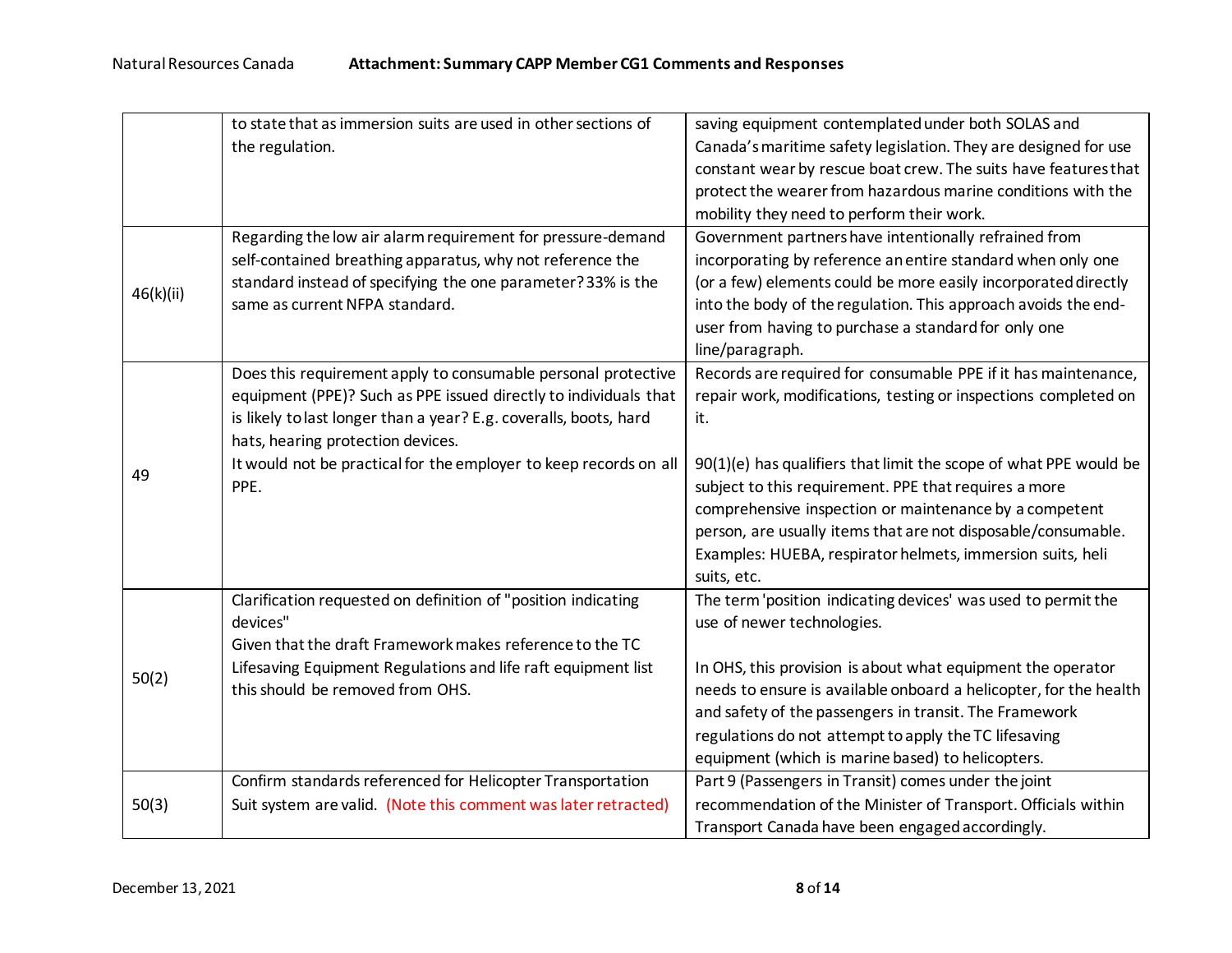|                 | No one uses swing ropes in the North Atlantic. Regulations       | The regulation making authority in the Act (205.124(1)(c))            |
|-----------------|------------------------------------------------------------------|-----------------------------------------------------------------------|
| $52(1)$ & $(2)$ | should simply state that Swing Ropes are prohibited in the       | relates to the operator's procedures for safe entry/exit, so that     |
|                 | regulations versus making Operators add this to procedures.      | is why it is phrased as such.                                         |
|                 |                                                                  |                                                                       |
|                 |                                                                  | Section revised to clarify that procedures must not permit the        |
|                 |                                                                  | use of swing ropes.                                                   |
|                 | Washrooms requirements should be addressed under                 | The Act provides clear authority under Part III.1 to write            |
| 58(3)           | Framework regulations. As written, this does not apply to OHS.   | regulations related to sanitary and personal facilities.              |
|                 |                                                                  | Additionally, the Act also provides clear authority under Part        |
|                 |                                                                  | III.1 to write regulations related to heating and ventilation.        |
|                 | Emergency lighting is considered a safety and environmental      | Monthly is the minimum frequency for emergency lighting               |
|                 | critical equipment and is maintained according to a              | under other federal OHS regulations, and provincially in fire and     |
|                 | performance standard. Our members have had reliable              | building codes.                                                       |
|                 | response from testing and most correctives are minor in nature.  |                                                                       |
| 74(2)           | Monthly inspections will laborious without enhancing safety,     |                                                                       |
|                 | (approx. 1000 battery backed up fixtures on each asset). There   |                                                                       |
|                 | is already redundancy in lighting systems.                       |                                                                       |
|                 | Inspection topic should add language to allow for risk based     |                                                                       |
|                 | equipment strategies and performance standards. Recommend        |                                                                       |
|                 | changing to "at least annually" to align with current practice.  |                                                                       |
|                 | There is no mechanism for exemption of limit (H2S, current       | The Government of NL advised that exemptions were granted             |
|                 | ACGIH TLV is 1 ppm) however there are several instances          | initially for $H_2$ S when there were issues with the capabilities of |
|                 | whereby the "suggested" TLV's selected by ACGIH have had         | the testing instrumentation. Newer instrumentation in use is          |
|                 | exemptions issued against them. The Government of NL did so      | capable of measuring at levels required by ACGIH. Feedback            |
| 78(1)           | when the ACGIH changed the TLV for H2S to 1ppm from              | from the Boards has indicated that there is limited experience        |
|                 | 10ppm. Clarification required. There is also no exception clause | of regulated parties being unable to meet, or being out of            |
|                 | noted within this section.                                       | compliance with, the TLV thresholds for $H_2S$ .                      |
|                 | Suggest exception clause be added to allow for industry best     |                                                                       |
|                 | practice or other standard be used with justification or         |                                                                       |
|                 | equivalent level of safety outlined.                             |                                                                       |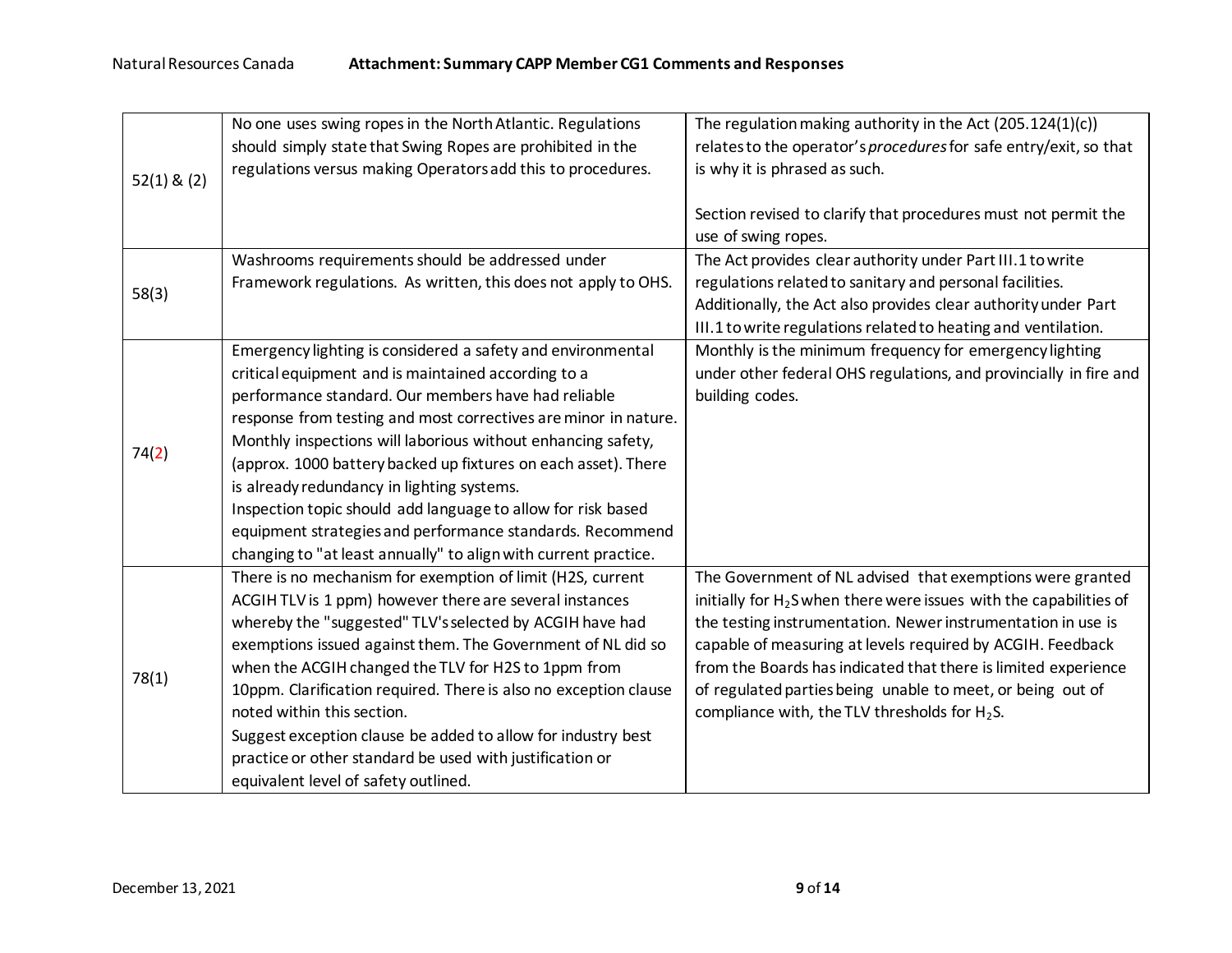|              | The majority of offshore facilities have rails in some areas that | Guard-rail requirements revised to permit the use of additional |
|--------------|-------------------------------------------------------------------|-----------------------------------------------------------------|
| 86           | are 1500-1600mm above the working surface for additional          | rails, while still maintaining the minimum level of safety      |
|              | safety reasons (e.g. on stairs to the helideck). Removing the     | previously proposed.                                            |
|              | word 'top' would allow for a third rail higher than the           |                                                                 |
|              | prescribed one. Recommend this be reworded as follows: "an        |                                                                 |
|              | operator may place additional higher rails as long as they do     |                                                                 |
|              | not impair the prescribed rails."                                 |                                                                 |
|              | Requiring fixed ladder access is not feasible inside smaller open | Revised to include "if feasible".                               |
|              | top enclosures as many are not designed with fixed ladders        |                                                                 |
|              | installed. Many enclosures may not be designed or intended for    |                                                                 |
|              | regular access, however may be required to accessed for a         |                                                                 |
| 88(3)        | particular maintenance issue. Suggest reverting back to           |                                                                 |
|              | previous language to include "where feasible, there is a fixed"   |                                                                 |
|              | Compliance to this section will be challenging if language is not |                                                                 |
|              | reverted back.                                                    |                                                                 |
|              | Clarification requested. The term "thorough safety inspection"    | The thorough annual inspection is not intended to be the same   |
|              | has been interpreted by the Board/CAs to date as                  | comprehensive inspection under 25(b) of the D&P regulations     |
|              | invasive/intrusive maintenance techniques such as full            | and future Framework regulations.                               |
| 90(1)(e)(ii) | equipment teardowns, unless approved otherwise. The               |                                                                 |
|              | concern is the ambiguity in those terms and what constitutes a    |                                                                 |
|              | "through safety inspection".                                      |                                                                 |
|              |                                                                   | These provisions permits use of equipment that is certified to  |
|              |                                                                   | other standards, provided it conforms to the minimum            |
|              |                                                                   | requirements detailed in the standard that has been             |
| 94           | Recommend recognition of internationally accepted standards       | incorporated by reference into the regulations. Onus is always  |
|              | to minimize the requirement for RQs with every foreign vessel     | on the employer to ensure that the equipment they are using     |
|              | entering the region. This relates back to our concern with the    | meets the regulatory requirements. Using equipment that         |
|              | number of gap assessments.                                        | comes certified to the referenced standard is one way to easily |
|              |                                                                   | determine that it conforms, but employer can also review the    |
|              |                                                                   | equipment against the given standard to determine whether it    |
|              |                                                                   | conforms.                                                       |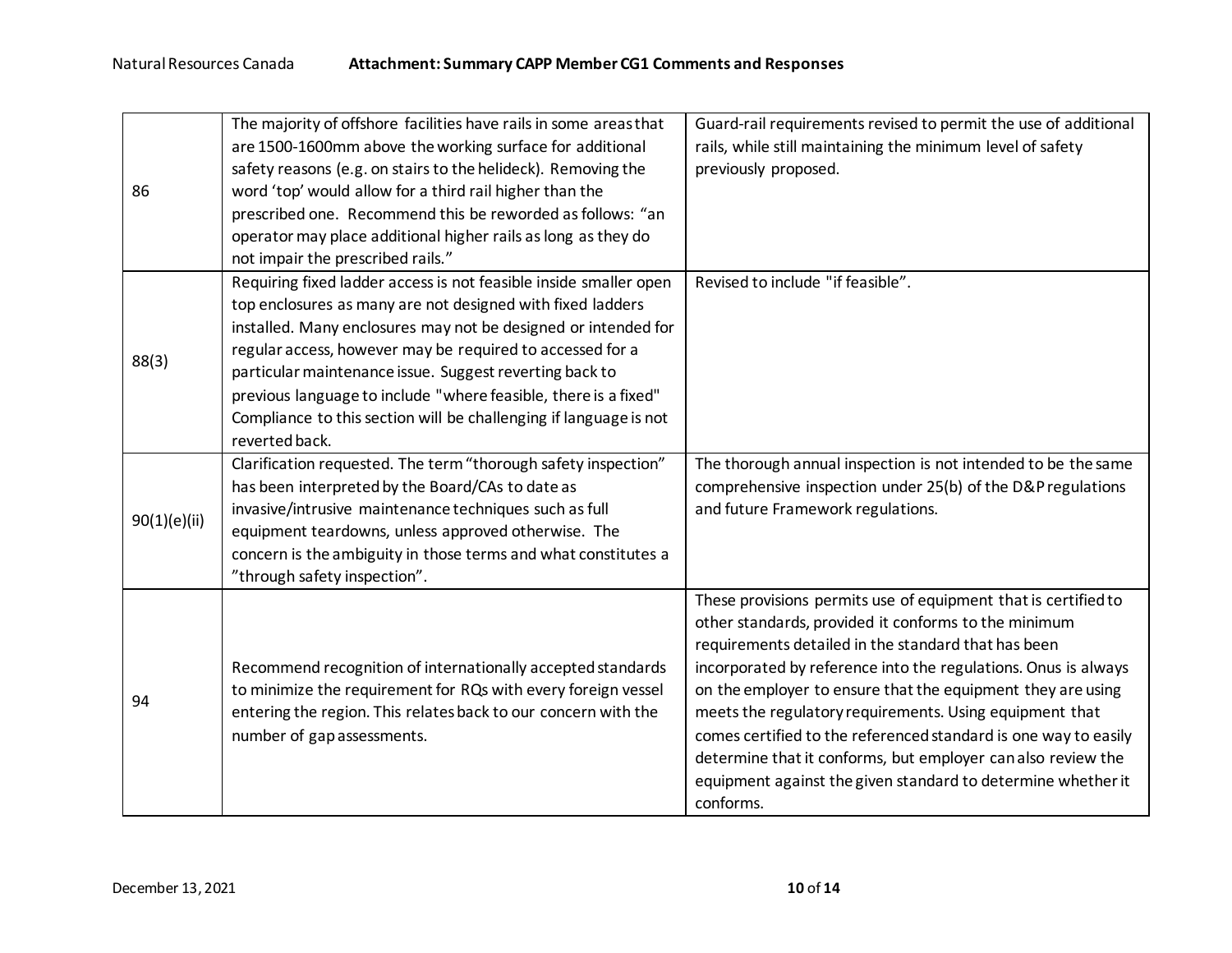|           | Clarification requested. Would fueling restrictions apply to       | This would not apply to fixed hard pipe systems designed for        |
|-----------|--------------------------------------------------------------------|---------------------------------------------------------------------|
| 95(1)     | enclosed systems? Such as when fuel is transferred to tanks via    | that purpose.                                                       |
|           | a fixed, hard piped system.                                        |                                                                     |
| 95(2)(e)  | Clarification requested on "continuously monitored" - is this      | Continuously monitored during fueling; only when there is a         |
|           | during fueling or 24/7?                                            | transfer of the fuel.                                               |
|           |                                                                    | The Act provides the Chief Safety Officer with the power to         |
|           | Flare ladders on facilities are installed with underside angled at | grant a substitution where the applicant can demonstrate to         |
|           | 65 degrees from ground but require fall protection and have        | the satisfaction of the CSO that safety would not be diminished.    |
| 104(1)(a) | restricted access. Recommend changing to incorporate existing      | The Act empowers the CSO in this regard in recognition that the     |
|           | facilities.                                                        | regulations may not be able to contemplate all scenarios, and       |
|           |                                                                    | allows unique circumstances to be considered.                       |
|           | Previous transitional OHS regulations allowed side rails that      | Revised to require side rails extend at least 90 cm above the       |
| 104(1)(d) | extend not less than 900 mm above the landing or platform.         | landing or platform.                                                |
|           | Recommend changing from 1m to incorporate existing facilities      |                                                                     |
|           | Clarification requested. Some fixed Ladders have corrosion         | Where Belzona is used as intended, for repair, it would be          |
| 104(1)(e) | protective coating and textured paint on the rungs. Is this        | acceptable. It cannot be used if doing so hides a flaw that         |
|           | section referring to Belzona or similiar coatings?                 | affects the ladder's integrity.                                     |
|           | Clarification requested. Does this CSO approval for use apply to   | First use.                                                          |
| 106       | first use or every use? Would it be more appropriate for a         |                                                                     |
|           | Competent Person or the CA to approve use of the equipment?        |                                                                     |
|           | Clarification requested. Does this CSO approval for use apply to   | First use.                                                          |
| 110(e)    | first use or every use? It would seem more relevant that the CA    |                                                                     |
|           | approves the usage. Should this be in the Safety Plan, or a        |                                                                     |
|           | procedure, or on a PTW?                                            |                                                                     |
| 112(3)    | Clarification requested. This addition implies that regardless of  | A fall arrest system is required as specified, but it does not need |
|           | whether the ladder has a protective cage, etc., whenever a         | to be a lad-safe system.                                            |
|           | person uses a ladder greater than 6 meters, a fall arrest system   |                                                                     |
|           | must be used. If fall arrest system is required for all ladders    | The exclusion for scaffold ladders has been removed.                |
|           | greater than 6 meters, this would likely result in significant     |                                                                     |
|           | costs to each operator. What if the ladder is in a restricted area |                                                                     |
|           | or not accessible to personnel?                                    |                                                                     |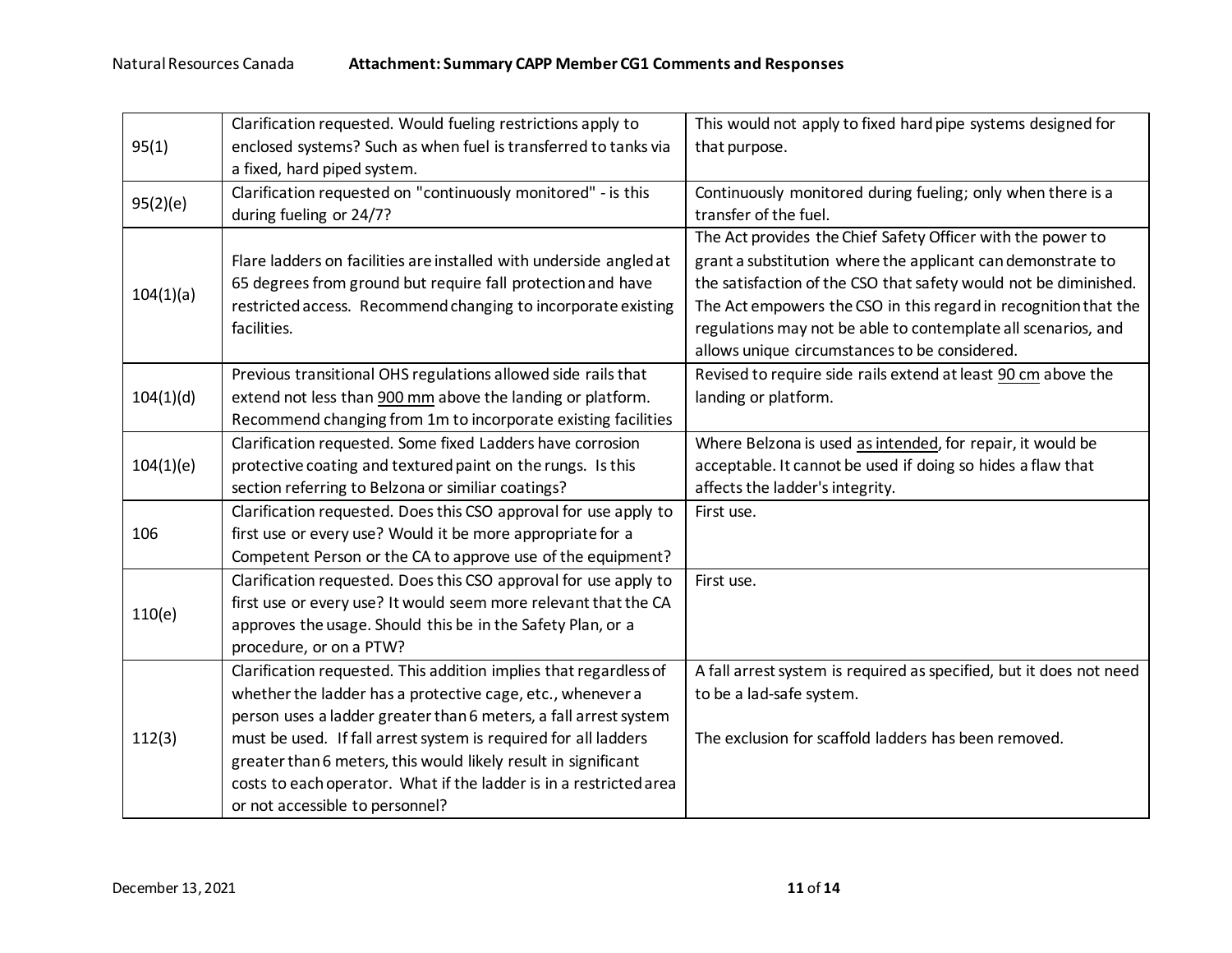|           | Are lad-safe systems required on all ladders greater than 6        |                                                                 |
|-----------|--------------------------------------------------------------------|-----------------------------------------------------------------|
|           | meters as it excludes scaffold ladders where these systems         |                                                                 |
|           | cannot be installed? Otherwise there would be no reason to         |                                                                 |
|           | exclude scaffold ladders in this requirement.                      |                                                                 |
|           | The term "visual hazard" is not defined in this regulation or in   | Visual hazards are more than just distractions; they can cause  |
| 125(4)    | related standards such as CAP 437. It may be better to use the     | disorientation, degradation or completely block the pilot's     |
|           | phrase "physical hazard or visual distraction"                     | ability to see.                                                 |
|           | Weather can be too harsh to post items and teams will store        | Language retained as is; the intent is to ensure that the       |
|           | permits in a weatherproof sleeve at the workface with the          | information is displayed in a prominent place at the entrance.  |
| 135(4)    | safety watch. Recommend changing to "available at the              |                                                                 |
|           | confined space work site" versus "posted at every entrance".       |                                                                 |
|           | Clarification requested. Does a confined space rescue team         | A drill is not a tabletop exercise. A drill involves physically |
|           | tabletop exercise meet the intent which is current practice? It    | executing/simulating the action to prove the effectiveness of   |
|           | may not be practical to simulate emergency rescue drills           | the rescue plan.                                                |
|           | without increasing the risk to personnel on the Rescue Team. It    |                                                                 |
|           | is not practical to complete a confined space entry drill prior to |                                                                 |
| 136(1)(k) | any entry to a confined space.                                     |                                                                 |
|           | Please provide a definition of drill. We recommend the wording     |                                                                 |
|           | be updated to state that where feasible, any confined space        |                                                                 |
|           | being entered for the first time, or if there is a change to       |                                                                 |
|           | protocols, have a drill completed to prove the effectiveness of    |                                                                 |
|           | the rescue plan.                                                   |                                                                 |
|           | Clarification requested. If a space has continuous gas             | The provision regarding testing before occupancy has been       |
|           | monitoring set up via gas detectors and the space is unoccupied    | revised for more clarity, and includes consideration of         |
| 137(2)(a) | for lunch break, will a new gas test be required? This             | continuous monitoring.                                          |
|           | requirement does not appear to account for continuous              |                                                                 |
|           | monitoring. Text should note this applies for entry without        |                                                                 |
|           | respiratory protection. Suggest adding provision for continuous    |                                                                 |
|           | monitoring.                                                        |                                                                 |
|           | Permits are not required for approved welding shops. Suggest       | No change to provision. Practice could be to leave the permit   |
| 142(1)    | adding to this sentence "unless the Hot Work is performed in a     | open/recurrent.                                                 |
|           | safe work shop or location designated for that purpose.            |                                                                 |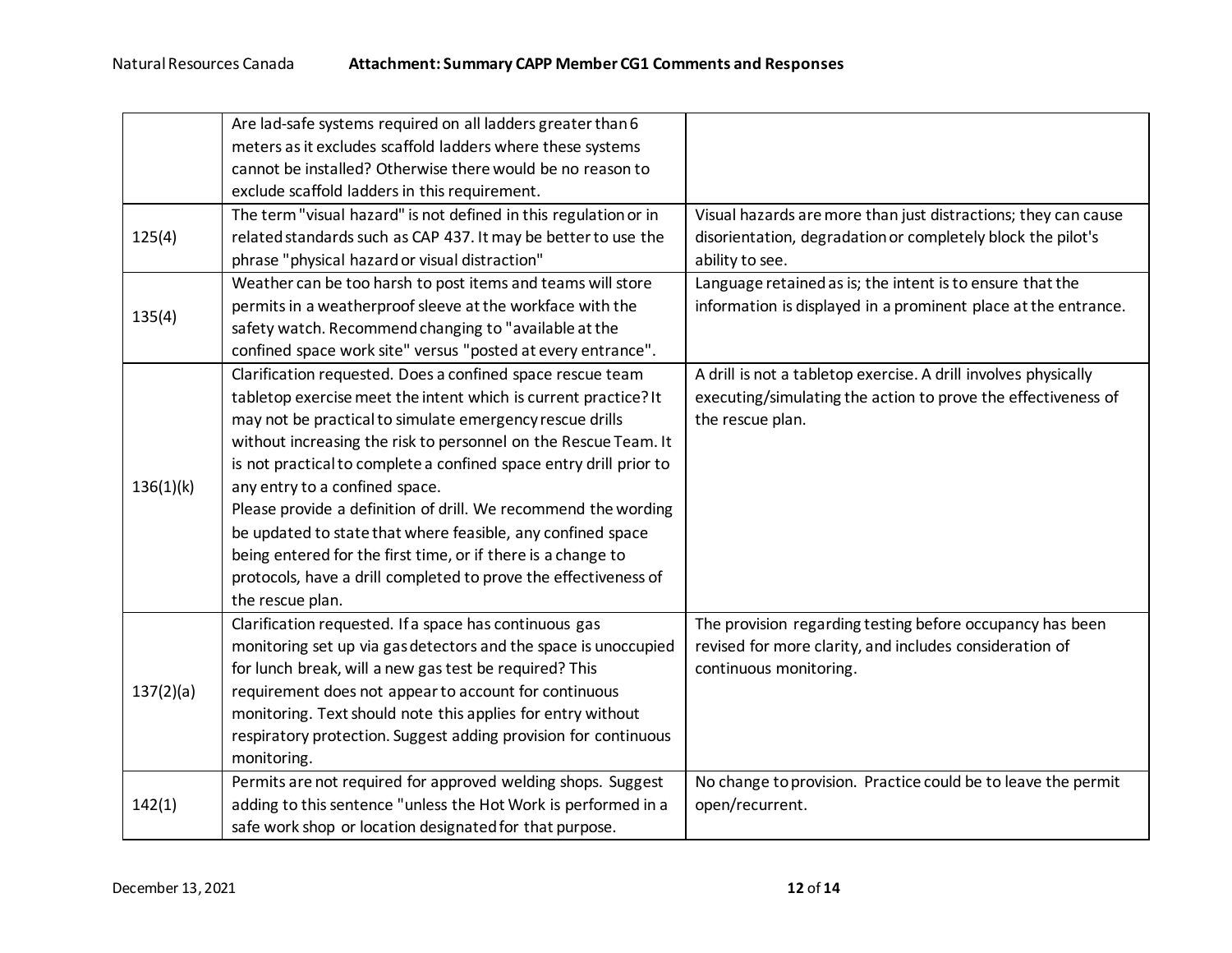|                | It is not practical to require foreign flagged marine installations | Compliance with this standard is 'to the extent feasible' for this   |
|----------------|---------------------------------------------------------------------|----------------------------------------------------------------------|
| 143(2)         | to conform with CSA welding standards. Suggest recognition of       | reason. Compliance 'to the extent feasible' means you comply         |
|                | flag state or CA requirements. The reference to CSA could           | as much as possible, up to the point it is no longer feasible.       |
|                | remain as long as there is language included that allows foreign    |                                                                      |
|                | flagged marine installations to meet flag state or CA               |                                                                      |
|                | requirements.                                                       |                                                                      |
|                | Requested clarification. Suggested wording removing the             | Added 'only' for clarity; qualifiers are consistent with the         |
| 147(1)(d)      | "unique" qualifiers for the ID and key: "marked with an             | standard. Clarity can be found in the Z460 standard, which the       |
|                | identification number" and "opened with a corresponding key         | Regulations require the employer to ensure compliance with           |
|                | with controlled access"                                             | Z460 for the control of hazardous energy.                            |
|                | Clarification requested that use of individual tags on individual   | This requirement for the tag/sign is for the device; the process     |
|                | locks is not mandatory for group lockout situations. The            | described is correct. One authorized person attaches it to the       |
| $147(1)(f)(i-$ | requirement implies that installation of tag or sign is mandatory   | lockbox, not everyone with a lock on the device.                     |
| v)             | with the installation of every lock installed by an individual      |                                                                      |
|                | worker. For group lockout situations, this practice does not        |                                                                      |
|                | appear to align with group lockout practices outlined in CSA        |                                                                      |
|                | Z460.                                                               |                                                                      |
| 147(1)(k)      | Suggested add "or performing functional or operating tests"         | This is implied by the language as written.                          |
|                | If the intent of this regulation is to reduce RQs we recommend      | This provision sets a necessary upper limit on a very hazardous      |
|                | removing the specific 75 kg limit, or changing it to 200 kg unless  | product and maintains awareness for regulator if it does             |
| 157(1)(c)      | otherwise authorized by the Chief Safety Officer. This is in line   | increase. The amount of 75 kg is consistent with storage limits      |
|                | with existing RQs approved by the C-NLOPB.                          | described in the Explosives Regulations.                             |
|                |                                                                     |                                                                      |
|                | Surface supplied Helium-Oxygen Diving technique is what             | Illness treatment is not considered 'diving', or a 'diving activity' |
| 170(b)         | appears to be recommended for prohibition. There are some           | to which the prohibition applies. The provision does not             |
|                | decompression techniques which recommends Helium-Oxygen             | prohibit the use of helium-oxygen for the purposes of medical        |
|                | mixtures to be breathed in the treatment of decompression           | treatment.                                                           |
|                | illness. This is applicable to breathing Helium-Oxygen as an        |                                                                      |
|                | illness treatment inside of a decompression chamber. There          |                                                                      |
|                | should be no prohibition of this technique.                         |                                                                      |